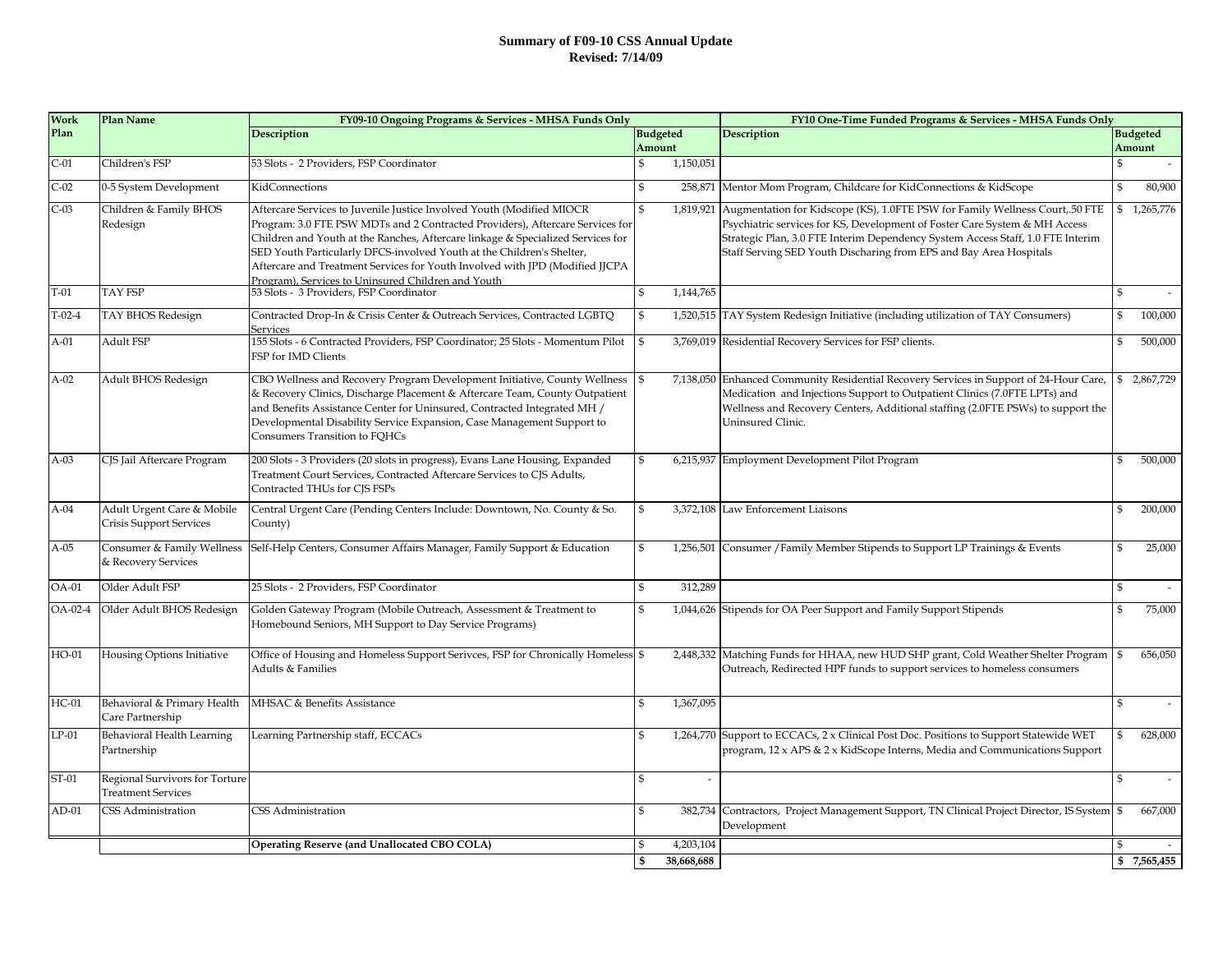|     | Program                                 | <b>WP</b> | <b>Proposal</b>                                                                                                                                                                                                                                                                                                                                                                                                                                                                                                                                                                                                             | Ongoing<br><b>Increase</b> | One<br><b>Time</b> |         |
|-----|-----------------------------------------|-----------|-----------------------------------------------------------------------------------------------------------------------------------------------------------------------------------------------------------------------------------------------------------------------------------------------------------------------------------------------------------------------------------------------------------------------------------------------------------------------------------------------------------------------------------------------------------------------------------------------------------------------------|----------------------------|--------------------|---------|
| 11. | <b>Mentor Mom</b><br>Support            | $C-02$    | Continue MHD funding for Mentor Mom Program under the Dependency Drug Treatment Court.<br>The full program is funded by a grant to SSA and partner agencies. MHD funds support a small<br>peer mentor component for mothers. The population includes high need dual diagnosed mothers<br>and young children.                                                                                                                                                                                                                                                                                                                | $\mathcal{S}$              | \$                 | 50,000  |
| 2.  | Childcare for KC/<br><b>KS</b>          | $C-02$    | Continues one-time funds to support onsite childcare services for parents and emotionally<br>disturbed children and youth participating in KidConnections and KidScope.                                                                                                                                                                                                                                                                                                                                                                                                                                                     | $\mathcal{S}$              | $\mathbf{\hat{S}}$ | 30,900  |
| 3.  | KidScope<br>Augmentation                | $C-03$    | Continues one-time funds to support KidScope until program stabilizes. The program has not<br>been able to meet projected Medi-Cal revenues and shortfalls threaten the program's leveraged<br>and blended funding sources. Additional one-time funding ensures critical services to<br>underserved high risk SED youth and allows MHD to conduct a systematic program review and<br>overhaul in FY10.                                                                                                                                                                                                                      | $\boldsymbol{\mathsf{S}}$  | \$                 | 250,000 |
| 4.  | KidScope<br><b>Psychiatric Services</b> | $C-03$    | Continues to provide .50 FTE Psychiatrist for KidScope for assessment and treatment services.<br>As indicated in #3, above, programming for KidScope will undergo a thorough review in FY10.                                                                                                                                                                                                                                                                                                                                                                                                                                | $\mathcal{S}$              | $\mathcal{S}$      | 125,000 |
| 5.  | <b>Family Wellness</b><br>Court         | $C-03$    | collaboration between SSA, DFCS, Superior Court, the Dependency Advocacy Center, DADS,<br>MHD, the District Attorney's Office, County Counsel, Child Advocates, the Domestic Violence<br>Intervention Collaborative, FIRST 5 Santa Clara County and numerous CBOs. The target<br>population is pregnant women and parents, with children 0 to 3, whose use of methamphetamine<br>and/or other substances along with mental illness have placed their children in or at risk of out-of-<br>home placement. The Family Wellness Court is an expansion and enhancement of Superior<br>Courts' Drug Dependency Treatment Court. |                            | $\mathcal{S}$      | 125,000 |
| 6.  | Foster Care & MH<br>Strategic Plan      | $C-03$    | One-Time funds for the continued design and implementation of a plan to address the mental<br>health needs of children and youth involved in the Foster Care System.                                                                                                                                                                                                                                                                                                                                                                                                                                                        | $\boldsymbol{\mathsf{S}}$  | $\mathcal{S}$      | 200,000 |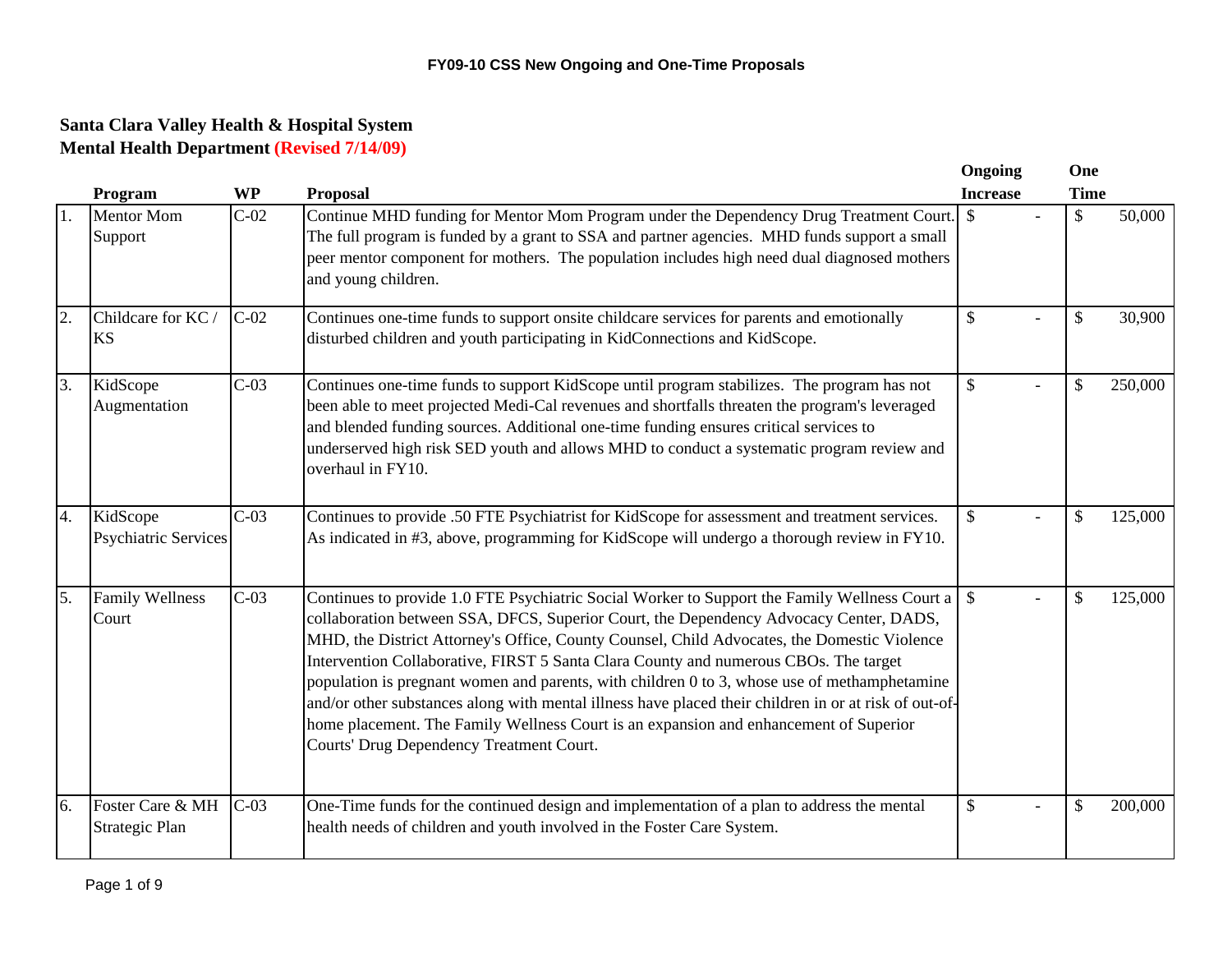|     |                                                                                   |           |                                                                                                                                                                                                                                                                                                                                                                                                                                                                                                                                                                                                                                                                                                                                                                                                                                                                                                                                                                                                                                                                                                                                                                                                                                                                                                                                                                                                                                                                                                                                                                                                                                                               | Ongoing                                               | One                       |         |
|-----|-----------------------------------------------------------------------------------|-----------|---------------------------------------------------------------------------------------------------------------------------------------------------------------------------------------------------------------------------------------------------------------------------------------------------------------------------------------------------------------------------------------------------------------------------------------------------------------------------------------------------------------------------------------------------------------------------------------------------------------------------------------------------------------------------------------------------------------------------------------------------------------------------------------------------------------------------------------------------------------------------------------------------------------------------------------------------------------------------------------------------------------------------------------------------------------------------------------------------------------------------------------------------------------------------------------------------------------------------------------------------------------------------------------------------------------------------------------------------------------------------------------------------------------------------------------------------------------------------------------------------------------------------------------------------------------------------------------------------------------------------------------------------------------|-------------------------------------------------------|---------------------------|---------|
|     | Program                                                                           | <b>WP</b> | <b>Proposal</b>                                                                                                                                                                                                                                                                                                                                                                                                                                                                                                                                                                                                                                                                                                                                                                                                                                                                                                                                                                                                                                                                                                                                                                                                                                                                                                                                                                                                                                                                                                                                                                                                                                               | <b>Increase</b>                                       | <b>Time</b>               |         |
| 7.  | Interim Foster Care C-03<br><b>Access Staff</b>                                   |           | Continue one-time funds to support 3.0 FTEs (2 clinicians and 1 rehab counselor) who provide<br>assessment, treatment and linkages to children and youth assessed through Children's Shelter.                                                                                                                                                                                                                                                                                                                                                                                                                                                                                                                                                                                                                                                                                                                                                                                                                                                                                                                                                                                                                                                                                                                                                                                                                                                                                                                                                                                                                                                                 | $\boldsymbol{\mathsf{S}}$                             | \$                        | 351,764 |
| 8.  | Discharge<br>Coordination                                                         | $C-03$    | Continue one-time funds to support 1.0 FTE clinician who coordinates services and aftercare<br>linkages to youth discharing from EPS and Bay Area hospitals.                                                                                                                                                                                                                                                                                                                                                                                                                                                                                                                                                                                                                                                                                                                                                                                                                                                                                                                                                                                                                                                                                                                                                                                                                                                                                                                                                                                                                                                                                                  | $\boldsymbol{\mathsf{S}}$<br>$\overline{\phantom{0}}$ | $\mathbb{S}$              | 114,012 |
| 9.  | <b>Aftercare Services</b><br>for Children &<br>Youth at the<br>Ranches            | $C-03$    | This proposal would support aftercare contracts with Community Solutions and Starlight, two<br>providers that are currently providing aftercare services to youth involved in the Juvenile Justice<br>system, and particularly those leaving the Ranch program. This proposal will mitigate the<br>changes in Ranch programs resulting from FY10 reductions.                                                                                                                                                                                                                                                                                                                                                                                                                                                                                                                                                                                                                                                                                                                                                                                                                                                                                                                                                                                                                                                                                                                                                                                                                                                                                                  | 200,000<br>$\mathcal{S}$                              | $\mathcal{S}$             |         |
| 10. | <b>Treatment</b> and<br><b>Service Linkages</b><br>for SED children<br>and youth. | $C-03$    | This program provides significant ongoing resources to develop new services for underserved<br>and underserved SED children and youth. First, \$500,000 will be used to redesign and expand a<br>continuum of assessment and treatment services for children and youth who are involved in the<br>foster care system. MHD will work with SSA, DFCS and current System of Care providers to<br>design the expanded system. In addition, this proposal expands treatment services to other high<br>risk Medi-Cal eligible seriously emotionally disturbed children and youth. Some services in this<br>proposal would be provided by contract agencies, allowing for additional capacity to serve Medi-<br>Cal kids. Ongoing funds in this proposal could potentially leverage up to \$10M in<br>reimbursement of mental health services provided to Medi-Cal eligible children through<br>reimbursement of Medi-Cal and EPSDT (state general fund).<br>Second, this program redirects one-time (\$100K) and ongoing (\$255K) funds from other<br>proposals (#13 and #39) to support the development services to uninsured SED children and<br>youth. This proposal leverages \$391K in County General Funds to ensure that this vulnerable<br>population does not go unserved. The general funds ensure uninterrupted services while a<br>program is fully implemented before the end of FY09-10. These funds allow contractors to<br>continue serving uninsured SED youth and will allow MHD to fund approximately 3.0 FTE<br>PSW/MFT staff. MHD estimates that once fully operational, this program would serve<br>approximately 500 SED children and youth. | 754,960<br>\$                                         | $\boldsymbol{\mathsf{S}}$ | 100,000 |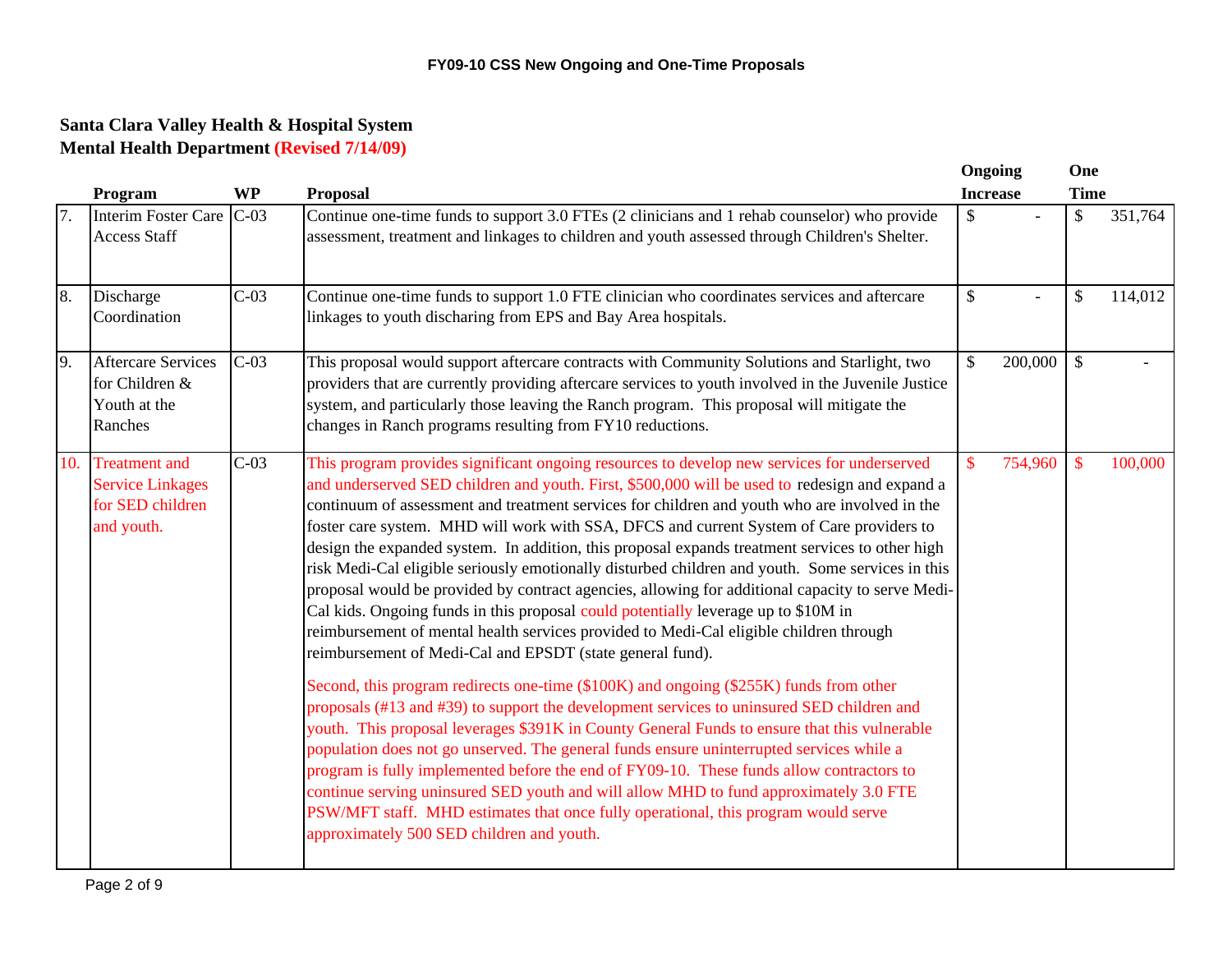|     |                                                                               |                     |                                                                                                                                                                                                                                                                                                                                                                                                                                                                                                                                                                                                          | Ongoing                 | One           |         |
|-----|-------------------------------------------------------------------------------|---------------------|----------------------------------------------------------------------------------------------------------------------------------------------------------------------------------------------------------------------------------------------------------------------------------------------------------------------------------------------------------------------------------------------------------------------------------------------------------------------------------------------------------------------------------------------------------------------------------------------------------|-------------------------|---------------|---------|
|     | Program                                                                       | <b>WP</b>           | <b>Proposal</b>                                                                                                                                                                                                                                                                                                                                                                                                                                                                                                                                                                                          | <b>Increase</b>         | <b>Time</b>   |         |
| 11. |                                                                               |                     | DELETED & COMBINED WITH #10                                                                                                                                                                                                                                                                                                                                                                                                                                                                                                                                                                              |                         |               |         |
| 12. | Aftercare and<br><b>Treatment Services</b><br>for Youth Involved<br>with JPD. | $C-03$              | This proposal uses new ongoing funds to provide aftercare and treatment services in the<br>community to juveniles involved in the criminal justice system. Specifically, this proposal<br>mitigates the impact of services lost when the County's Probation Department lost funding under<br>the Juvenile Justice Crime Prevention Act (JJCPA). Under this proposal, ongoing funds would<br>fund services provided by existing contractors.                                                                                                                                                              | 387,000<br>$\mathbb{S}$ | $\mathcal{S}$ |         |
| 13. | <b>TAY System</b><br>Redesign                                                 | $T-02, 03,$<br>& 04 | This proposal continues one-time funding for TAY Consumers to assist the department in<br>refining and improving a system of care and services for TAY clients. Approximately half of<br>these funds allow MHD to contract with three TAY consumers to be a part of the transformation<br>of services to TAY; the contractors conduct outreach, advocate for services, and help facilitiate<br>planning processes involving TAY consumers.                                                                                                                                                               | $\mathcal{S}$           | $\mathbb{S}$  | 100,000 |
|     | 14. Support FSP<br>Utilizations of High<br><b>End Services</b>                | $A-01$              | This proposal budgets \$1M in ongoing support to FSP clients (primarily adults) to cover MHSA-<br>eligible costs of temporary (up to 30 days) utilization of locked 24-hour services (IMDs, BAP,<br>etc.). In FY08 and FY09, one-time MHSA funds covered these costs, providing an annual<br>estimated \$1.2M in critical funds to the 24-Hour Care budget. For FY10, MHD proposes to<br>ensure ongoing support for FSP client needs (\$1M) and to allocate additional one-time resources<br>(\$500K). This item maximizes MHSA funding to support eligible expenses in the MHD 24-<br>Hour Care system. | 1,000,000<br>\$         | \$            | 500,000 |
|     | 15. IMD Utilization<br><b>Reduction Program</b>                               | $A-01$              | This proposal funds a Momentum pilot program to help long-term residents of IMD programs<br>transition back into the community. This program is intended to reduce the County's 24-Hour<br>Care burden and significantly improve individual recovery.                                                                                                                                                                                                                                                                                                                                                    | \$<br>627,758           | -S            |         |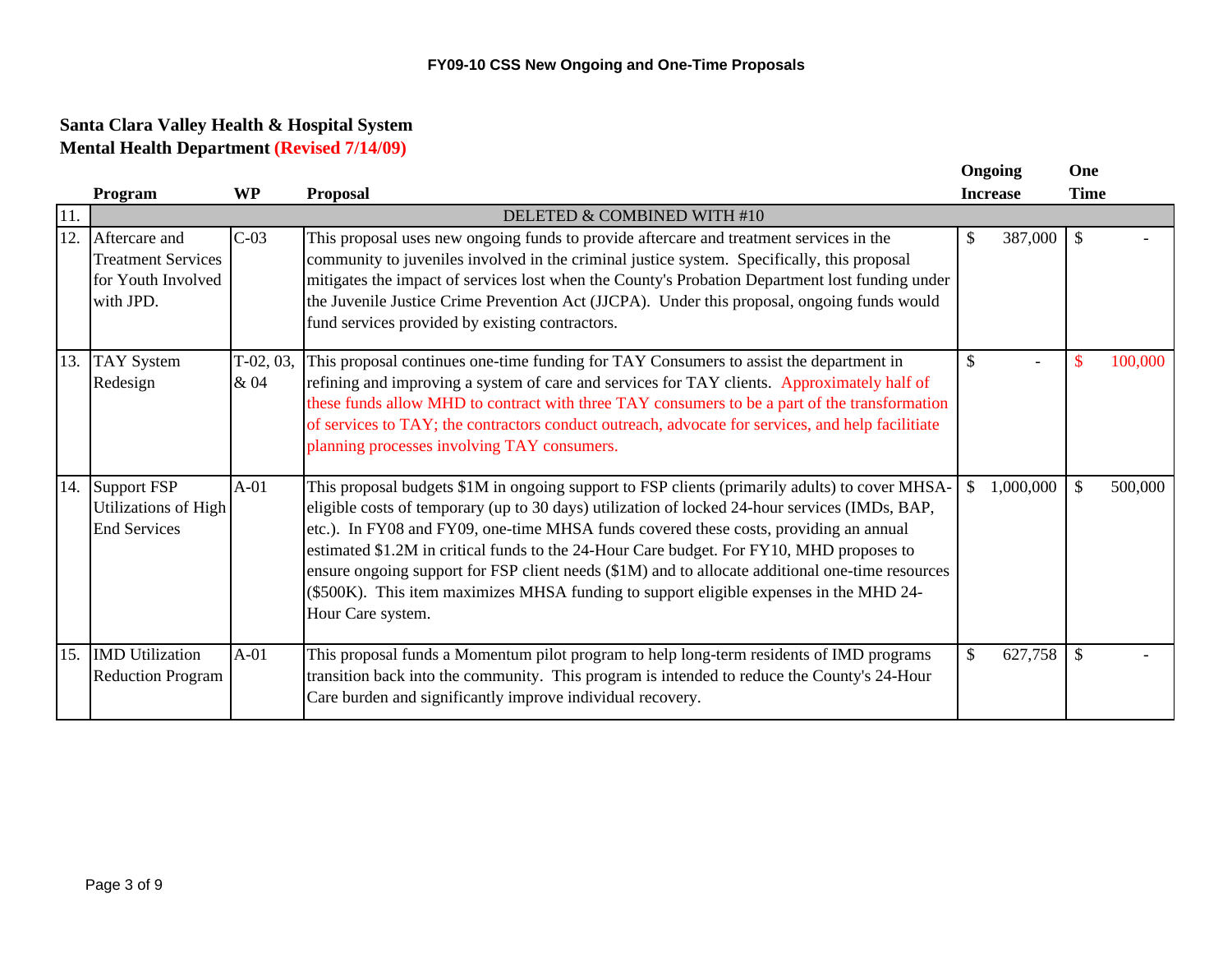|                                                                                                                         |           |                                                                                                                                                                                                                                                                                                                                                                                                                                                                                                                                                                                                                                                                                                                                                                                                                                                                                                                                                                                                                                                                                                                                                                                                                                                                                                                                                                                                                                                                                                                                  | <b>Ongoing</b>            | One           |           |
|-------------------------------------------------------------------------------------------------------------------------|-----------|----------------------------------------------------------------------------------------------------------------------------------------------------------------------------------------------------------------------------------------------------------------------------------------------------------------------------------------------------------------------------------------------------------------------------------------------------------------------------------------------------------------------------------------------------------------------------------------------------------------------------------------------------------------------------------------------------------------------------------------------------------------------------------------------------------------------------------------------------------------------------------------------------------------------------------------------------------------------------------------------------------------------------------------------------------------------------------------------------------------------------------------------------------------------------------------------------------------------------------------------------------------------------------------------------------------------------------------------------------------------------------------------------------------------------------------------------------------------------------------------------------------------------------|---------------------------|---------------|-----------|
| Program                                                                                                                 | <b>WP</b> | <b>Proposal</b>                                                                                                                                                                                                                                                                                                                                                                                                                                                                                                                                                                                                                                                                                                                                                                                                                                                                                                                                                                                                                                                                                                                                                                                                                                                                                                                                                                                                                                                                                                                  | <b>Increase</b>           | <b>Time</b>   |           |
| 16. Residential<br><b>Recovery Options</b>                                                                              | $A-02$    | This proposal provides ongoing funds for contracted residential recovery services for clients<br>discharging from EPS, BAP and other high end services, and is another strategy to support the<br>MHD 24-Hour Care system. Contractors provide time-limited treatment and residential services<br>to clients until they are able to locate permanent housing resources. In FY09, this proposal<br>consisted of \$1M in one-time funds. For FY10, the MHD proposes to ensure long-term access to<br>resources by dedicating ongoing funds (\$1M). MHD proposes to expand alternatives to IMDs by<br>contracting for 60-70 supported residential beds, for which the estimated cost is approximately<br>\$1.9M and would be funded with in one-time CSS revenues.                                                                                                                                                                                                                                                                                                                                                                                                                                                                                                                                                                                                                                                                                                                                                                  | $\mathbb{S}$<br>1,000,000 | $\mathbb{S}$  | 1,927,200 |
| 17. Injection,<br><b>Medication</b> and<br><b>Case Management</b><br>Support to<br><b>Outpatient Clinics</b><br>& FOHCs | $A-02$    | MHD proposes two services to support adult wellness and recovery. 1) MHD proposes to<br>continue one-time funding for up to seven psychiatric technicians (\$693K) in the County's adult<br>outpatient system. The technicians provide critical direct services including injections. The<br>technicians are primarily needed for Downtown Mental Health and the Uninsured Clinic. Since<br>the outpatient system is in transition, MHD proposes to fund this service with one-time funds<br>until the outpatient redesign is complete and needs can be re-evaluated.<br>2) MHD proposes to use \$450K in ongoing funds to provide additional support to nearly 1,600<br>adult consumers as they transition from outpatient clinics to mental health services in several<br>SCVMC primary care clinics' medical home model (FQHCs) at Fair Oaks, East Valley and South<br>County. This model of service is financially advantageous and maintains services that would<br>otherwise be eliminated, but does not support case management services. 4.0 FTE<br>Rehabilitation Counselors (RC) will provide case management services to the affected<br>consumers in FY09-10. The RCs will support the work of the MDs and LCSWs transitioning to<br>the FQHC model. Concurrently, approximately 1,500 uninsured adult consumers will be<br>transitioning from their existing clinics/contractors to MHD's uninsured clinic. As needs and<br>resources warrant, these four RCs will also support the uninsured clients' transitions. | 450,528<br><sup>\$</sup>  | $\mathcal{S}$ | 693,287   |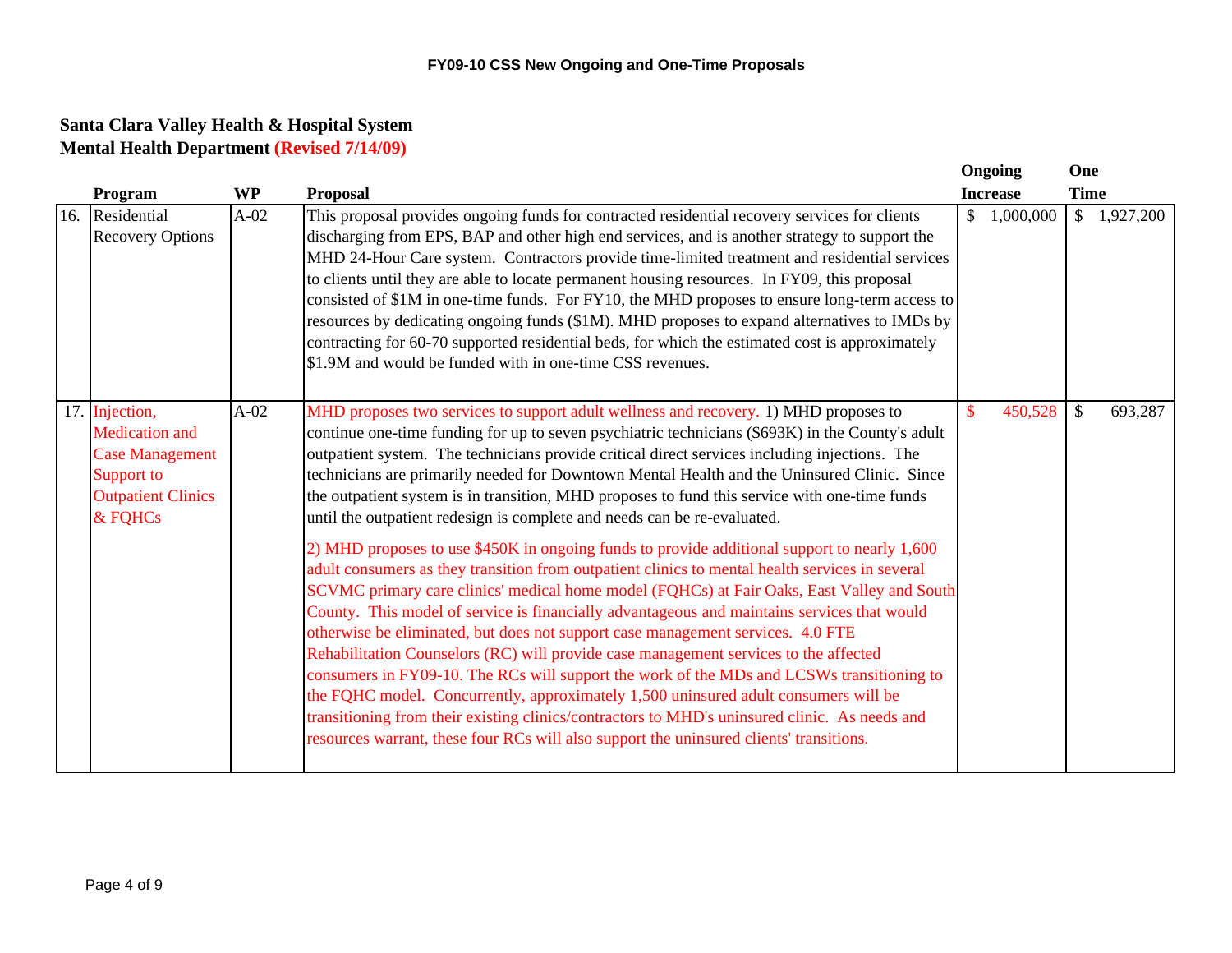|     |                                                         |           |                                                                                                                                                                                                                                                                                                                                                                                                          | Ongoing         | One           |         |
|-----|---------------------------------------------------------|-----------|----------------------------------------------------------------------------------------------------------------------------------------------------------------------------------------------------------------------------------------------------------------------------------------------------------------------------------------------------------------------------------------------------------|-----------------|---------------|---------|
|     | Program                                                 | <b>WP</b> | <b>Proposal</b>                                                                                                                                                                                                                                                                                                                                                                                          | <b>Increase</b> | <b>Time</b>   |         |
| 18. | One-Time<br>Augmentation to<br>the Uninsured<br>Clinic. | $A-02$    | This proposal uses one-time funds for 2.0FTE Psychiatric Social Workers to support the<br>Uninsured Clinic in its first full year of operation (FY10). These two positions are currently<br>filled and are being used to support Day Rehabilitation and Wellness and Recovery operations at<br>County clinics; under this proposal, the positions would be transferred to the Uninsured Clinic.          |                 | \$            | 247,242 |
| 19. | Employment<br>Development Pilot<br>Program              | $A-03$    | This proposal allows MHD to implement a pilot employment program for clients involved in CJS $\$<br>FSPs. MHD envisions a self-sustaining enterprise which provides clients with some income and<br>meaningful daily activities, while enhancing the image of consumers in the community. This<br>program was a part of the original CSS plan, and its implementation has been significantly<br>delayed. |                 | $\mathcal{S}$ | 500,000 |
| 20. | <b>MHD Law</b><br>Enforcement<br>Liaison (LEL)          | $A-04$    | This proposal continues one-time funding for a former police chief to serve as the Mental Health<br>Department's liaison to local law enforcement agencies and to advise the MHD in its<br>collaborations. The LEL also oversees the work of LELs in North and South County, CIT<br>programs and stakeholder processes involving law enforcement.                                                        | $\mathcal{S}$   | \$            | 100,000 |
| 21. | South County LEL                                        | $A-04$    | Continue one-time funding, at a reduced amount, for a former police officer to serve as the<br>MHD's liaison to law enforcement agencies in South County. This LEL's primary functions<br>include expanded utilization of CIT, MH Urgent Care and outreach to homeless populations via<br>the South County Collaborative.                                                                                | $\mathcal{S}$   | \$            | 50,000  |
| 22. | North County LEL                                        | $A-04$    | Continue one-time funding, at a reduced amount, for a former police officer to serve as the<br>MHD's liaison to law enforcement agencies in North County. This LEL's primary functions<br>include expanded utilization of CIT and MH Urgent Care and outreach to homeless populations<br>via the Opportunity Center.                                                                                     | $\mathcal{S}$   | \$            | 50,000  |
| 23. | Consumer<br>Participation in<br>Learning<br>Partnership | $A-05$    | This proposal provides one-time funding to contract with consumers to serve as meeting<br>coordinators at Downtown Mental Health in support of Learning Partnership training activities<br>and events.                                                                                                                                                                                                   | $\mathcal{S}$   | \$            | 25,000  |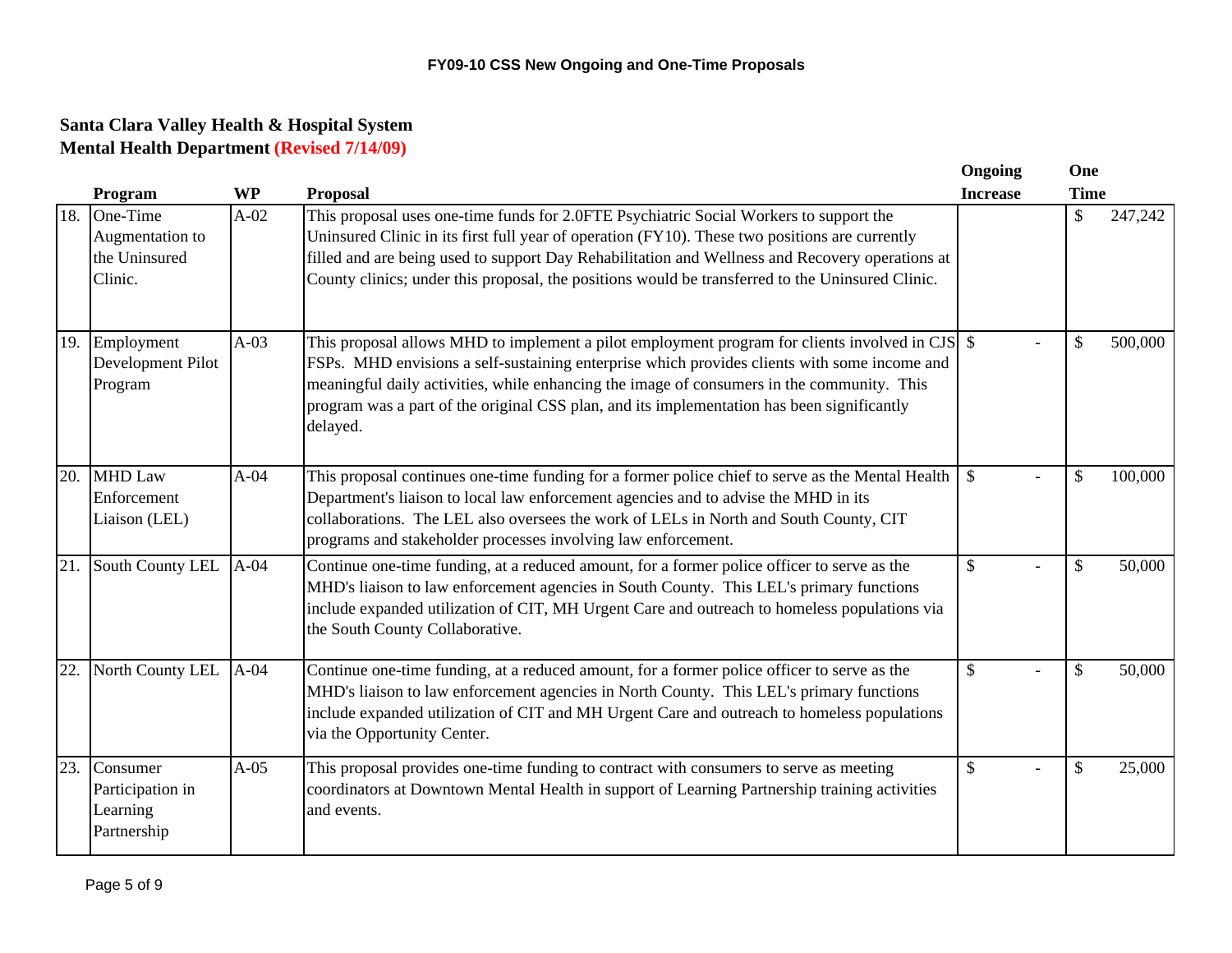|     | Program                                                                           | <b>WP</b>         | <b>Proposal</b>                                                                                                                                                                                                                                                                                                                                                                                                                                                                                                                                                                                                                                                                                                                                                                                                                      | Ongoing<br><b>Increase</b> |         | One<br><b>Time</b>        |         |
|-----|-----------------------------------------------------------------------------------|-------------------|--------------------------------------------------------------------------------------------------------------------------------------------------------------------------------------------------------------------------------------------------------------------------------------------------------------------------------------------------------------------------------------------------------------------------------------------------------------------------------------------------------------------------------------------------------------------------------------------------------------------------------------------------------------------------------------------------------------------------------------------------------------------------------------------------------------------------------------|----------------------------|---------|---------------------------|---------|
| 24. | <b>Expanded Family</b><br>Member Support<br>Services                              | $A-05$            | This proposal earmarks additional ongoing funds to expand support, outreach and education<br>services for family members. Expansion will likely be conducted via contracted services.                                                                                                                                                                                                                                                                                                                                                                                                                                                                                                                                                                                                                                                | $\mathcal{S}$              | 100,000 | $\mathcal{S}$             |         |
| 25. | OA Peer Support<br>Services                                                       | OA-02,<br>03 & 04 | This proposal continues one-time funding for peer support services under the Golden Gateway<br>program, which serves home-bound seniors. In the initial CSS plan, the program was provided<br>one-time funding to train and educate a cohort of peer mentors. This proposal allows for peer<br>mentors to continue providing services.                                                                                                                                                                                                                                                                                                                                                                                                                                                                                               | $\mathcal{S}$              |         | \$                        | 75,000  |
| 26. | Establish the Office HO-01<br>of Housing &<br><b>Homeless Support</b><br>Services |                   | This proposal uses new ongoing funds to establish a division within the MHD to officially<br>oversee MHSA- and MHD-related housing development, homeless issues and programs. As<br>indicated by the proposals below, all programs targeting homeless populations (who are mentally<br>ill) would be moved under work plan HO-01 and overseen by the new Office of Housing and<br>Homeless Support Services. In addition, utilizing County General Funds, the Office would also<br>assume some roles related to Countywide homeless programs and issues such as the Homeless<br>Census, the Cold Weather Shelter Program, the County Collaborative, Program Uplift and the<br>County-wide HUD NOFA process. These programs and services are currently overseen by the<br>Office of Affordable Housing's Office of Homeless Concerns. | \$                         | 572,104 | $\boldsymbol{\mathsf{S}}$ |         |
| 27. | Housing Plus Fund HO-01<br>Redirection to other<br>Homeless Services              |                   | This proposal is pending. If approved by the BOS, this proposal would temporarily redirect<br>MHSA and County General Funds (CGF) currently committed to the Housing Plus Fund. The<br>MHSA portion of the Housing Plus Fund, would be redirected to cover to-be-determined<br>projected gaps in treatment services to homeless populations as a result of MHD's proposed<br>FY10 budget reductions. And the CGF portion of the Housing Plus Fund would be redirected to<br>support the administration of non-mental health related homeless services. Housing<br>development goals for the mentally ill would primarily be accomplished by the County's portion<br>of the MHSA Housing Program, which has an unencumbered balance of over \$14.6M.                                                                                  | $\mathcal{S}$              |         | $\mathcal{S}$             | 296,559 |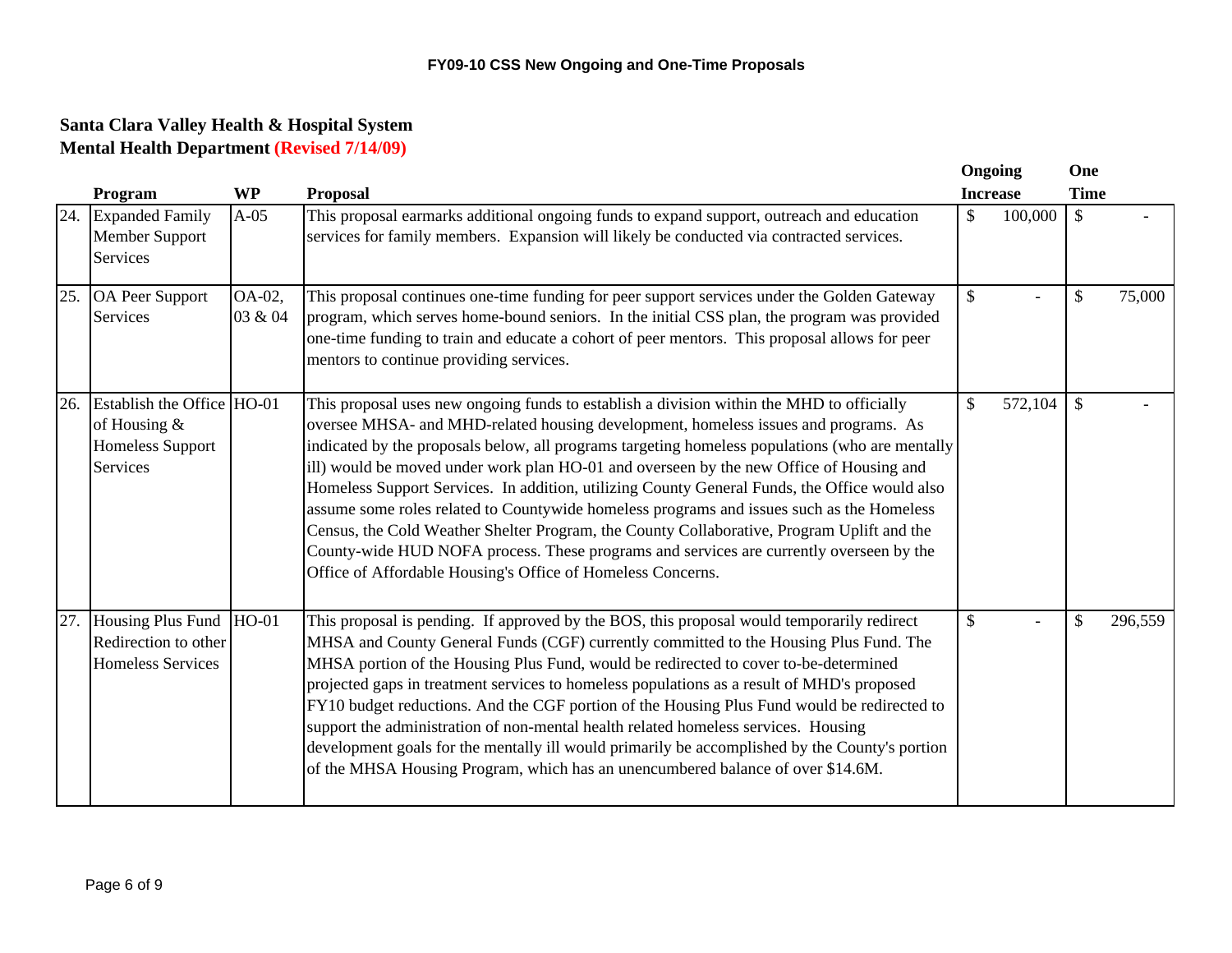|     |                                                       |           |                                                                                                                                                                                                                                                                                                                                                                                                                                                                                                  | Ongoing         |         | One           |         |
|-----|-------------------------------------------------------|-----------|--------------------------------------------------------------------------------------------------------------------------------------------------------------------------------------------------------------------------------------------------------------------------------------------------------------------------------------------------------------------------------------------------------------------------------------------------------------------------------------------------|-----------------|---------|---------------|---------|
|     | Program                                               | <b>WP</b> | <b>Proposal</b>                                                                                                                                                                                                                                                                                                                                                                                                                                                                                  | <b>Increase</b> |         | <b>Time</b>   |         |
| 28. | Outreach to Cold<br><b>Weather Shelter</b><br>Program | HO-01     | This proposal continues one-time funding for MHD staff to conduct outreach, engagement and<br>referral services to homeless men, women and children at the Sunnyvale Armory, Gilroy Armory<br>and the Boccardo Reception Center during the Cold Weather Season (November through<br>March).                                                                                                                                                                                                      | \$              |         | \$            | 52,000  |
| 29. | <b>HHAA</b> Program                                   | $HO-01$   | permanent supportive housing for approximately 45 homeless severely mentally ill adults who<br>are also addicted to alcohol. MHSA funds are used to provide supportive services and the<br>required match to HUD funds. This program leverages nearly \$450,000 in rental subsidies from<br>HUD each year.                                                                                                                                                                                       |                 |         | \$            | 265,449 |
| 30. | <b>HUD</b> Supportive<br><b>Housing Program</b>       | $HO-01$   | This proposal continues one-time funding to provide the required cash match to a HUD<br>permanent supportive housing program, which serves up to 20 chronically homeless, mentally ill<br>clients each year. This program was approved in FY09, but its implementation was delayed.<br>Like the HHAA grant, this program leverages up to \$260,000 in rental subsidies from HUD each<br>year.                                                                                                    | $\mathbb{S}$    |         | \$            | 42,042  |
| 31. | <b>FSP</b> Program for<br>Chronically<br>Homeless     | $HO-01$   | This is a proposal to use new ongoing funds to support an FSP program for chronically homeless<br>adults and families. MHSA funds would be used to provide treatment and case management<br>services. The program's 100 clients would have access to \$1.2M in rental subsidies from the<br>City of San Jose. (An additional \$300K in rental subsidies from the City of San Jose would<br>augment existing FSP programs; however, this component will not commence until late FY10 or<br>FY11.) | $\mathcal{S}$   | 678,400 | $\mathcal{S}$ |         |
| 32. | Support to ECCACsLP-01                                |           | In FY09, the ECCACs were provided \$364,000 in one-time funds (in addition to \$206,000 in<br>ongoing funds) to support their outreach, engagement and support activties. This proposal allows<br>the ECCACs to "carryover" any unspent "one-time" funds into FY10. This is a significant<br>departure from the MHD policy of "recouping" all unspent funds each fiscal year. The current<br>estimate of unspent funds is \$364,000.                                                             | $\mathbb{S}$    |         | \$            | 364,000 |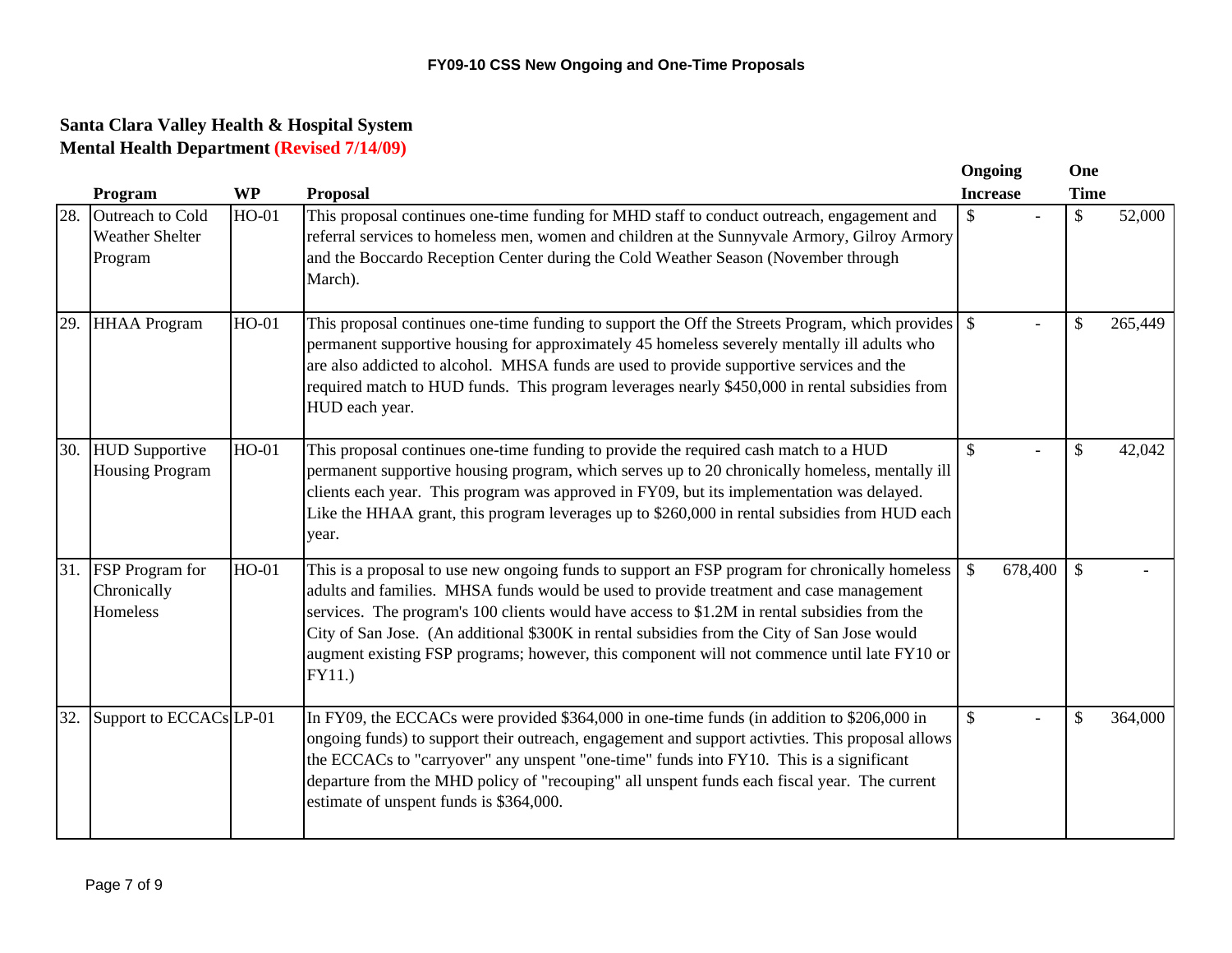|     |                                           |           |                                                                                                                                                                                                                                                                                                                                                                                                                                                                                                                                                                                                                                                                                                                                                                        | Ongoing         | One           |         |
|-----|-------------------------------------------|-----------|------------------------------------------------------------------------------------------------------------------------------------------------------------------------------------------------------------------------------------------------------------------------------------------------------------------------------------------------------------------------------------------------------------------------------------------------------------------------------------------------------------------------------------------------------------------------------------------------------------------------------------------------------------------------------------------------------------------------------------------------------------------------|-----------------|---------------|---------|
|     | Program                                   | <b>WP</b> | <b>Proposal</b>                                                                                                                                                                                                                                                                                                                                                                                                                                                                                                                                                                                                                                                                                                                                                        | <b>Increase</b> | <b>Time</b>   |         |
| 33. | Post Doctoral<br>Clincal<br>Psychologists | $LP-01$   | This proposal creates positions for two post doctoral clinical psychologists to provide time-<br>limited services in academic year 09-10. The psychologists assist patients in Barbara Aarons<br>Pavilion and Acute Psychiatric Services. The funding of these positions is part of MHD's<br>partnership with the Pacific Graduate School of Psychology and a statewide WET initiative to<br>increase the number of clinical psychologists (and Social Workers, Marriage and Family<br>Therapists and Psychiatric Mental Health Nurse Practitioners) in the public mental health<br>system. In order for the students to receive the WET funds, they must have placement<br>opportunities. Funding for these programs until the statewide WET initiative discontinues. | $\mathbb{S}$    | $\mathcal{S}$ | 100,000 |
| 34. | APS & Kidscope<br>Interns                 | $LP-01$   | This proposal provides one-time funding to support 12 APS and 2 Riniti interns to help patients<br>stabilize and return to the community. Since the primary purpose for having these interns is to<br>provide additional services, this proposal falls under the CSS component. This program will not<br>continue in FY11.                                                                                                                                                                                                                                                                                                                                                                                                                                             | \$              | \$            | 100,000 |
| 35. | Media &<br>Communications<br>Specialst    | $LP-01$   | This proposal provides one-time funding for a personal service agreement to migrate the content<br>on the MHD's existing website to the new one and to install and implement audio, video and<br>other technologies in the Learning Partnership's training rooms.                                                                                                                                                                                                                                                                                                                                                                                                                                                                                                      | \$              | \$            | 64,000  |
| 36. | <b>MHSA Planning</b>                      | Admin     | This proposal provides additional one-time funds to support the adminstration of CSS programs<br>and services including, planning activities, communications planning and implementation and<br>contracts administration. Funds will also provide technical assistance and project management<br>support for program startup and for transitioning programs and services to new locations and<br>models.                                                                                                                                                                                                                                                                                                                                                               | $\mathbb{S}$    | \$            | 400,000 |
| 37. | IS Development                            | Admin     | This proposal was approved in FY09, but its implementation was delayed due to a lack of staff.<br>This proposal provides MHD with resources to improve and repair deficiencies in outcomes<br>reporting, billing and records management.                                                                                                                                                                                                                                                                                                                                                                                                                                                                                                                               | \$              | \$            | 225,000 |